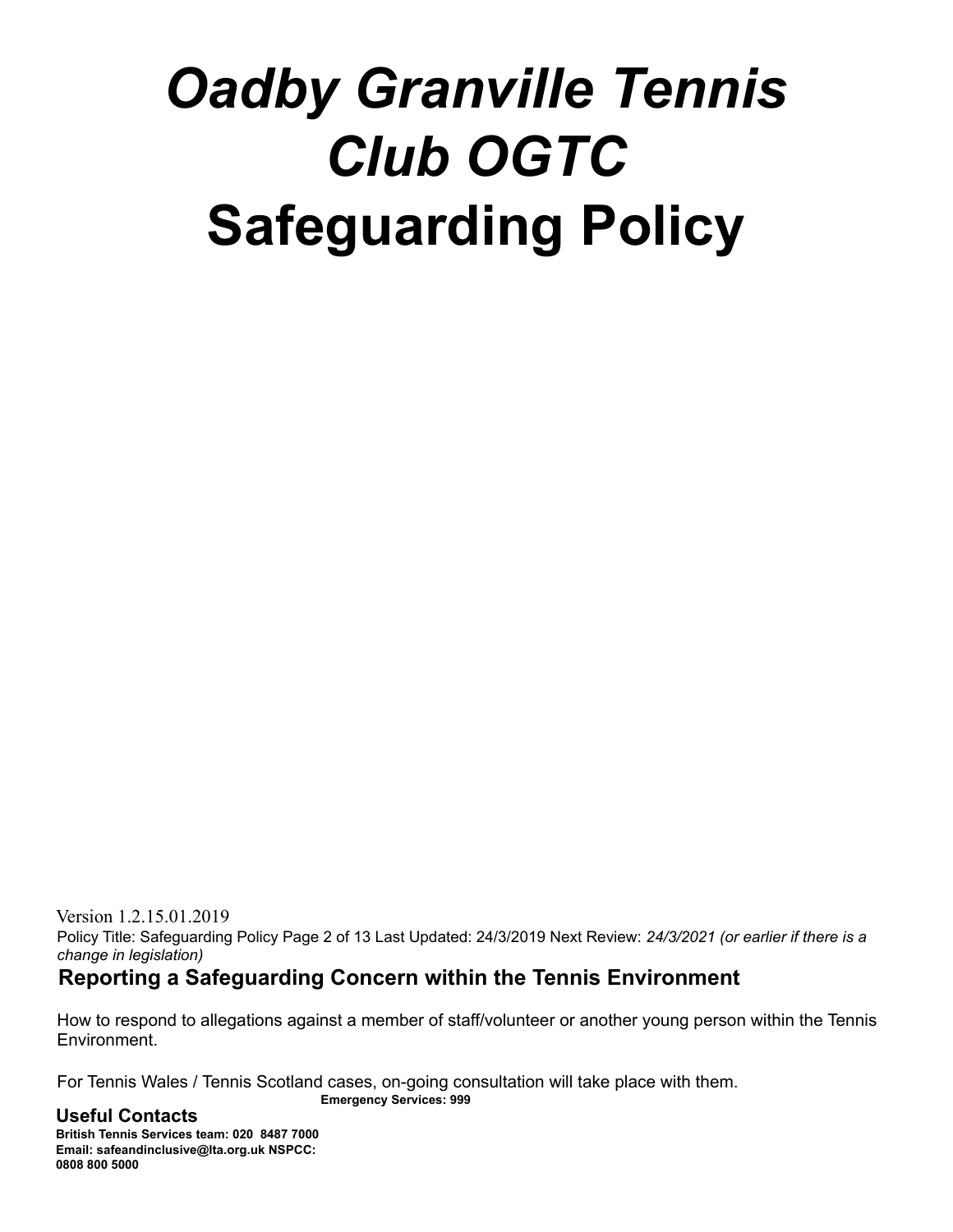| towards a child/children. Make a note the concern, unless you believe it would |                                                            |  |
|--------------------------------------------------------------------------------|------------------------------------------------------------|--|
| of anything you/the witness has                                                | put the child/adult at risk, yourself or others<br>at risk |  |
| seen/said, with dates and times                                                |                                                            |  |

#### **LTA Online Concern Form: safeguardingconcern.l ta.org.uk/**

|                                                                                                   | Is there an immediate risk to a young      |                                           |  |  |  |
|---------------------------------------------------------------------------------------------------|--------------------------------------------|-------------------------------------------|--|--|--|
| YES                                                                                               | person or vulnerable adult?                |                                           |  |  |  |
| Concerns arise about the behaviour of NO                                                          |                                            |                                           |  |  |  |
| a member of staff, coach or volunteer Note: You should inform the parent/carer of                 |                                            |                                           |  |  |  |
|                                                                                                   | <b>Police/ Social Services</b>             |                                           |  |  |  |
| Medical:                                                                                          |                                            |                                           |  |  |  |
|                                                                                                   | Call an Ambulance<br><b>YES NO</b>         |                                           |  |  |  |
|                                                                                                   | Is the Club Welfare                        |                                           |  |  |  |
|                                                                                                   | Officer available?                         |                                           |  |  |  |
| Crime/Immediate risk: Call                                                                        |                                            |                                           |  |  |  |
|                                                                                                   | of concern.                                | If your Club Welfare Officer is           |  |  |  |
|                                                                                                   | Club Welfare Officer contacts the          | unavailable please contact the            |  |  |  |
|                                                                                                   | Safeguarding Team for advice and           | Safeguarding Team for advice and          |  |  |  |
| Safeguarding Team in conjunction                                                                  | guidance and completes the LTA's           | complete the LTA's online                 |  |  |  |
| with SPC makes decision as to Level                                                               | online concern                             |                                           |  |  |  |
| Level 1 (Low level i.e. <b>CONCET form.</b>                                                       |                                            |                                           |  |  |  |
| poor practice)                                                                                    | please contact the NSPCC or your           | organisations. Consultation with          |  |  |  |
| LTA investigate or tennis venue                                                                   | <b>Local Authority Children's Services</b> | Police/LADO and strategy discussion       |  |  |  |
| investigate with                                                                                  | Team and follow their advice               | to agree investigative process. Internal  |  |  |  |
| support from the LTA                                                                              |                                            | Investigation may be delayed pending      |  |  |  |
| Level 2 Serious                                                                                   |                                            | police enquiries.                         |  |  |  |
| Concern (i.e.                                                                                     | Concern dealt with by club (internal       | LTA await outcome of Children's Social    |  |  |  |
| suspected abuse) LTA inform SPC,                                                                  | discipline/appeals process). If LTA        | Care or Police investigation (e.g. NFA,   |  |  |  |
| conduct investigation, inform                                                                     | disciplinary investigation undertaken a    | criminal prosecution, assessment of       |  |  |  |
| Police/LADO                                                                                       | hearing is held by                         | risk). Full disciplinary investigation    |  |  |  |
| form (if outstanding).                                                                            | Safeguarding and Protection                | undertaken and SPC hearing held.          |  |  |  |
|                                                                                                   | Committee or Licensing and                 | Outcome <i>i.e.</i> removal of coach      |  |  |  |
|                                                                                                   | Registration Committee.                    | accreditation, further training, approved |  |  |  |
| If you are unable to contact the Welfare <sub>LTA</sub> consults with SPC <sup>*</sup> re interim |                                            | for accreditation.                        |  |  |  |
| Officer or the LTA Safeguarding Team,                                                             | suspension and notifying other             |                                           |  |  |  |

Appeal process Outcome of disciplinary process (e.g. no case to answer, advice or warning/sanction)

Policy Title: Safeguarding Policy Page 3 of 13 Last Updated: 24/3/2019 Next Review: *24/3/2021 (or earlier if there is a change in legislation)*

# **Safeguarding Policy**

#### **1. Policy statement**

OGTC is committed to prioritising the well-being of all children and adults at risk, promoting safeguarding in our club at all times, including all programmes and events we run. All activities, events and competitions arranged by the club run in accordance with the LTA's Safeguarding at Events, Activities and Competitions guidance. This Policy strives to minimise risk, deliver a positive tennis experience for everyone and respond appropriately to all safeguarding concerns/disclosures.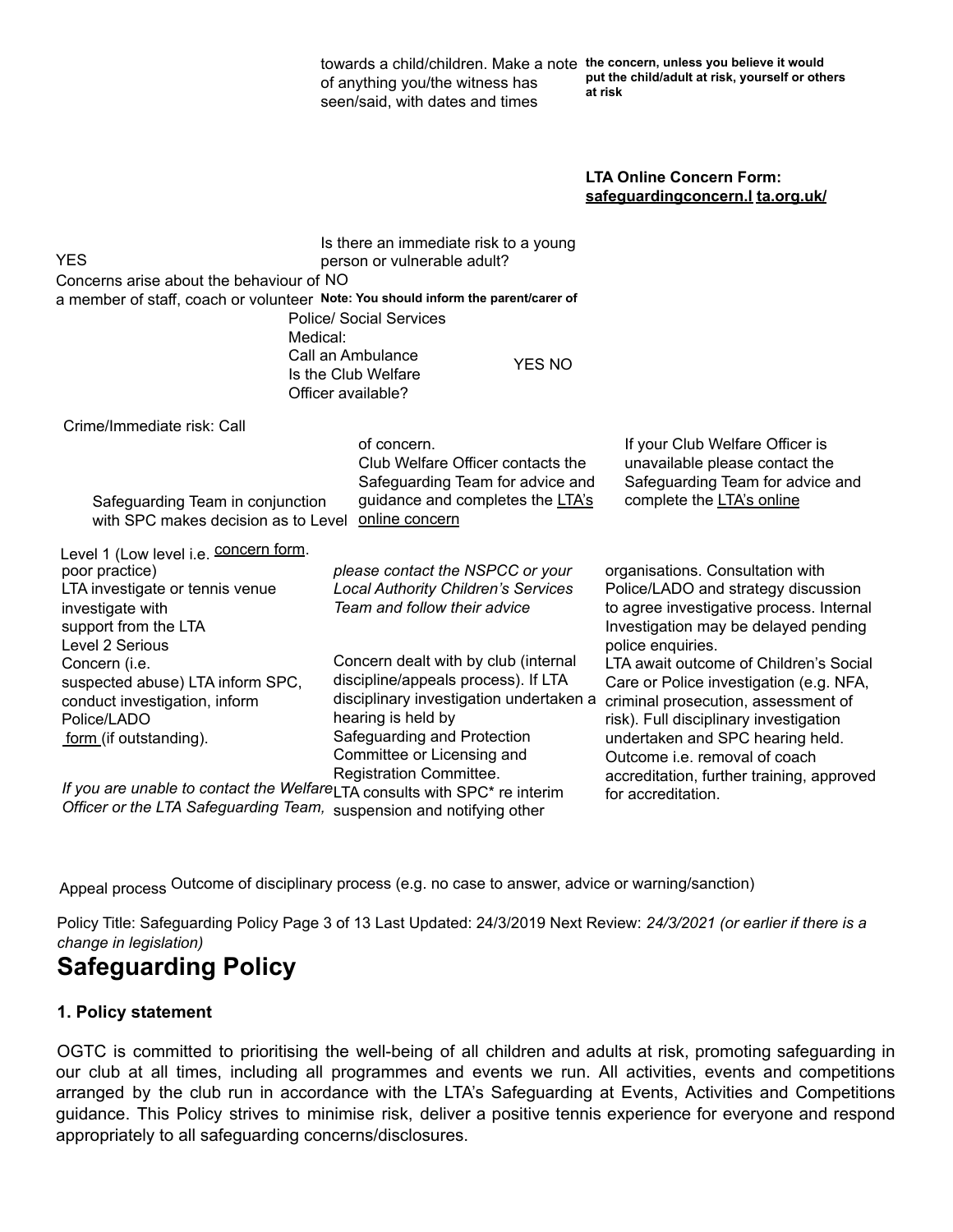#### **2. Use of terminology**

**Child:** a person under the age of eighteen years.

Note that some legislation in Scotland defines a child as a person under sixteen years old. However, where there is any safeguarding concern, anyone under the age of 18 is regarded as a child unless advised otherwise by the LTA Safeguarding Team .

**Adult at risk:** a person aged eighteen years or over who is, or may be, in need of community care services by reason of disability, age or illness; and is, or may be, unable to take care of, or unable to protect him or herself against abuse or neglect.

**Safeguarding children:** protecting children from abuse and neglect, preventing the impairment of children's health or development, ensuring that they grow up in circumstances consistent with the provision of safe and effective care, and taking action to enable all children to have the best life chances.

**Safeguarding adults at risk:** protecting adults from abuse and/or neglect. Enabling adults to maintain control over their lives and make informed choices without coercion. Empowering adults at risk, consulting them before taking action, unless someone lacks the capacity to make a decision, or their mental health poses a risk to their own or someone else's safety, in which case, always acting in his or her best interests.

*(See appendix A for full glossary of terms)*.

#### **3. Scope**

This Policy is applicable to all staff, volunteers, committee members, coaches and club members. It is in line with national legislation and applicable across the UK.

Advice, guidance and support is available from the LTA Safeguarding Team.

#### **4. Responsibility for the implementation of the Safeguarding Policy, Code of Conduct and Reporting Procedure**

#### **SAFEGUARDING IS EVERYONE'S RESPONSIBILITY: NOT RESPONDING TO A SAFEGUARDING CONCERN IS NOT AN OPTION.**

∙ Our club's committee has overall accountability for this Policy and its implementation ∙ Our club Welfare Officer *Jackie Rossa* is responsible for updating this Policy in line with legislative and club developments ∙ All individuals involved in/present at the club are required to adhere to the Policy and Code of Conduct ∙ The LTA Safeguarding Team and Tennis Scotland, Tennis Wales and Tennis Foundation Safeguarding Leads can offer support to help clubs proactively safeguard.

Policy Title: Safeguarding Policy Page 4 of 13 Last Updated: 24/3/2019 Next Review: *24/3/2021 (or earlier if there is a change in legislation)*

#### **Where there is a safeguarding concern/disclosure:**

- ∙ The individual who is told about, hears, or is made aware of the concern/disclosure is responsible for following the Reporting a Safeguarding Concern Procedure shown in the flowchart at the beginning of this policy. Unless someone is in immediate danger, they should inform their club Welfare Officer, LTA Safeguarding Team or National Safeguarding Lead.
- ∙ The club Welfare Officer and Safeguarding Leads are responsible for reporting safeguarding concerns to the LTA Safe Safeguarding Team.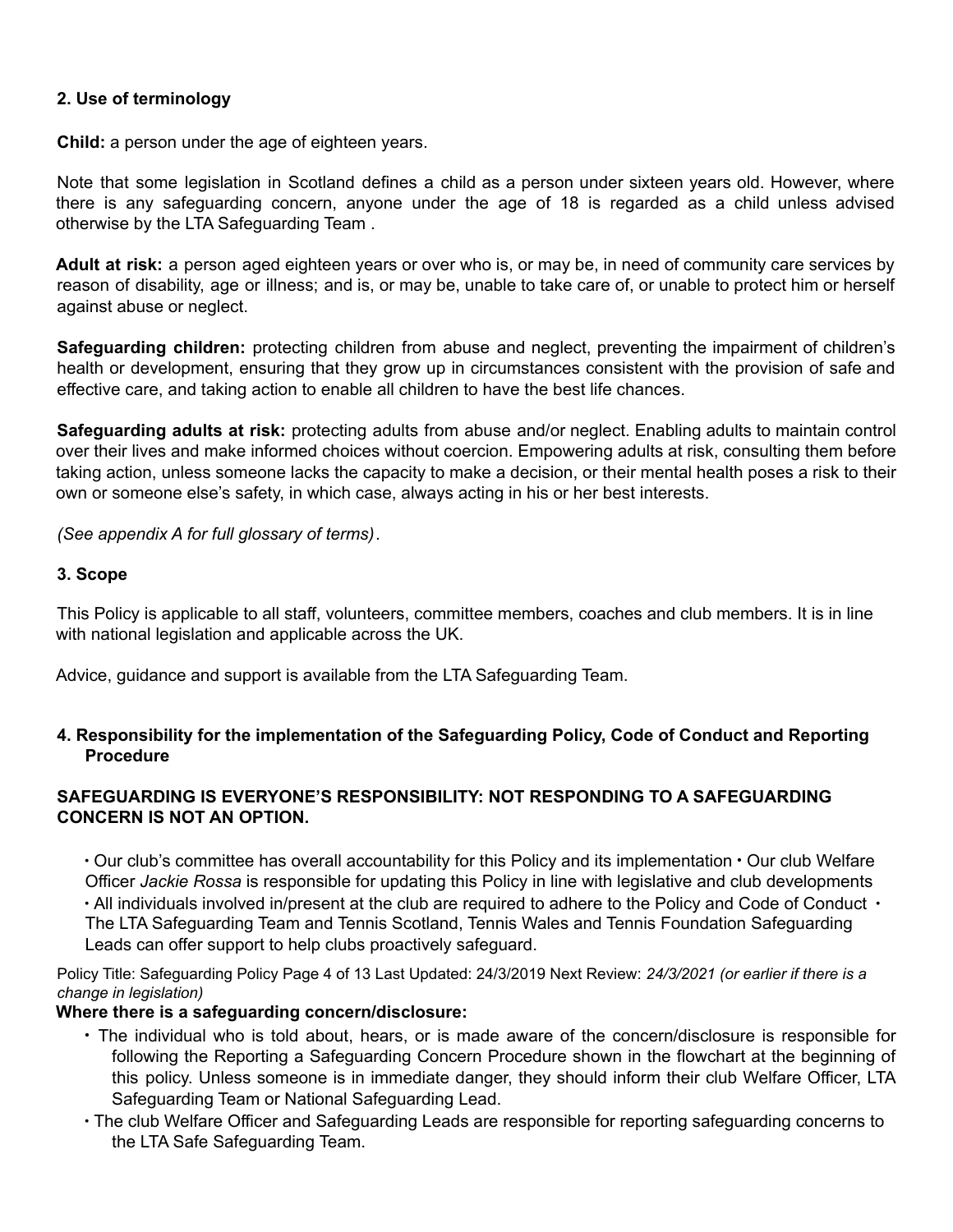- ∙ The LTA Safeguarding Team is responsible for assessing all safeguarding concern/disclosures that are reported to them and working with the club Welfare Officer and National Safeguarding Leads to follow up as appropriate on a case-by-case basis, prioritising the well-being of the child/ adult at risk at all times. Dependent on the concern/disclosure, a referral may be made to:
	- $\circ$  The police in an emergency (999);
	- o Local Authority Children's Services
	- o Local Authority Adult Services
	- $\circ$  Designated Officer (England only) for concerns/disclosures about a member of staff, consultant, coach, official or volunteer

#### **5. Breaches of the Safeguarding Policy, Code of Conduct and Reporting Procedure**

Breaches of this Policy and/or failure to comply with the outlined responsibilities may result in the following: ∙ Disciplinary action leading to possible exclusion from the club, dismissal and legal action ∙ Termination of current and future roles within the club and roles in other clubs, the LTA, Tennis Wales, Tennis Scotland and the Tennis Foundation*.*

Actions taken by players, parents or carers, staff, consultants, volunteers, officials, coaches inside or outside of the club that are seen to contradict this Policy may be considered a violation of this Policy.

Where an appeal is lodged in response to a safeguarding decision made by the club, the individual should adhere to the club's appeal procedure.

#### **6. Whistleblowing**

Safeguarding children and adults at risk requires everyone to be committed to the highest possible standards of openness, integrity and accountability. As a club, we are committed to encouraging and maintaining a culture where people feel able to raise a genuine safeguarding concern and are confident that it will be taken seriously.

#### **What is whistle blowing?**

In the context of safeguarding, "whistle blowing" is when someone raises a concern about the well-being of a child or an adult at risk.

A whistle blower may be:

- ∙ a player;
- ∙ a volunteer;
- ∙ a coach;
- ∙ other member of staff;
- ∙ an official;
- ∙ a parent;
- ∙ a member of the public.

#### **How to raise a concern about a child or an adult at risk at the club**

Policy Title: Safeguarding Policy Page 5 of 13 Last Updated: 24/3/2019 Next Review: *24/3/2021 (or earlier if there is a change in legislation)*

If a child or an adult at risk is in immediate danger or risk of harm, the police should be contacted by calling 999.

Where a child or an adult at risk is not in immediate danger, any concerns about their well-being should be made without delay to the Club Welfare Officer. The Club Welfare Officer will pass the details of the concern on to the LTA Safeguarding Team at the earliest opportunity and the relevant local authority and the police will be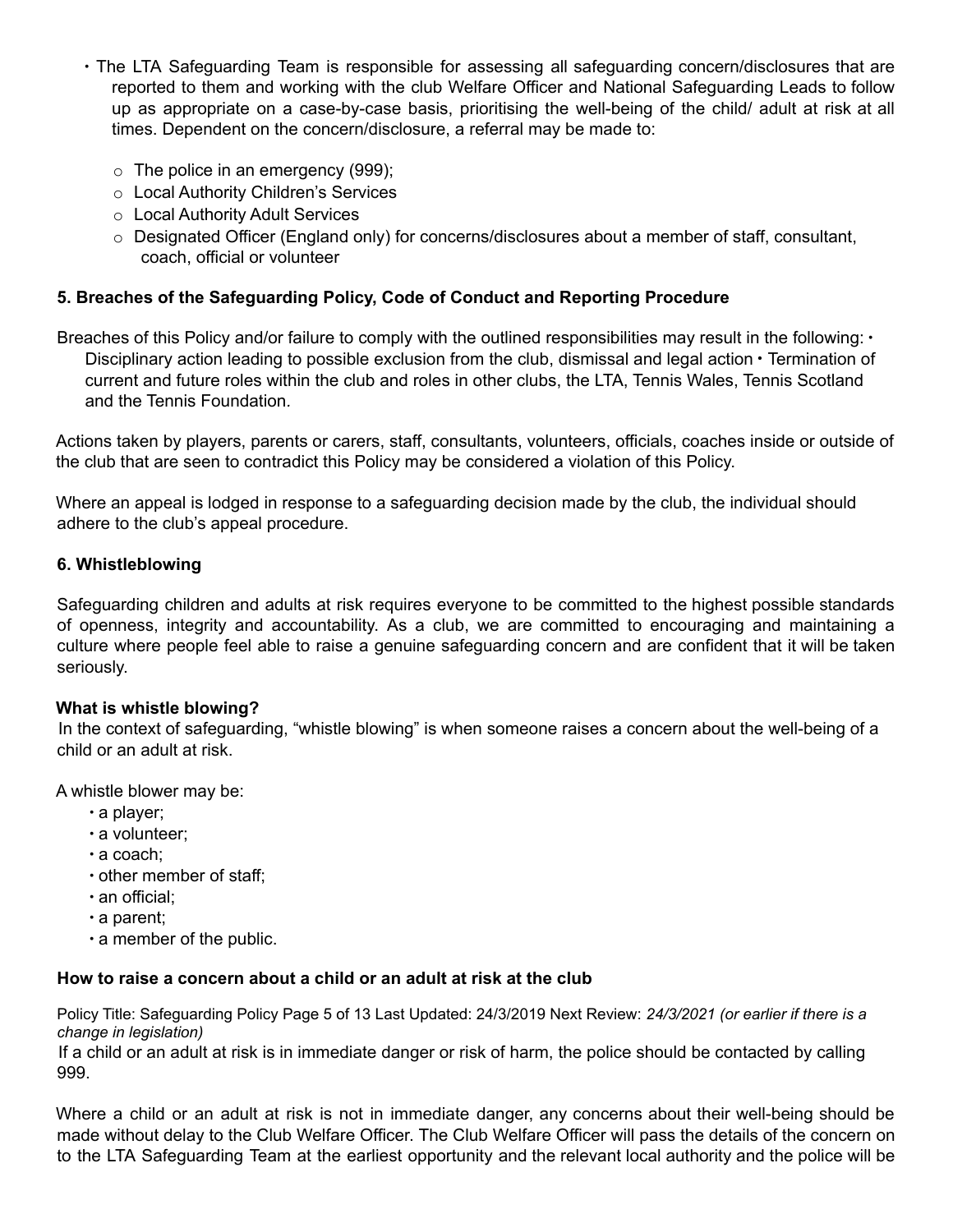contacted, where appropriate.

If, however, the whistle blower does not feel comfortable raising a concern with the Club Welfare Officer, the whistle blower should contact the LTA Safeguarding Team directly on 020 8487 7000, the Local Authority Designated Officer (LADO) or the NSPCC on 0808 800 5000.

The Club Welfare Officer can be contacted on: *Jackie Rossa, email: Jackie.rossa@hotmail.co.uktel: 07701 029798*

#### **Information to include when raising a concern**

The whistle blower should provide as much information as possible regarding the incident or circumstance which has given rise to the concern, including:

- ∙ their name and contact details (unless they wish to remain anonymous);
- ∙ names of individuals involved;
- ∙ date, time and location of incident/circumstance; and
- ∙ whether any witnesses were present.

#### **What happens next?**

All concerns raised by a whistle blower about the well-being of a child or an adult at risk will be taken seriously and every effort will be made to deal with each concern fairly, quickly and proportionately.

If the whistle blower does not believe that the concern has been dealt with appropriately and wishes to speak to someone outside the club or the LTA Safeguarding Team, the NSPCC Whistleblowing advice line should be contacted on 0800 028 0285 or by emailing help@nspcc.org.uk.

#### **Support**

The club will not tolerate any harassment, victimisation or unfair treatment of, and will take appropriate action to protect, whistle blowers when they raise a concern in good faith.

Policy Title: Safeguarding Policy Page 6 of 13 Last Updated: 24/3/2019 Next Review: *24/3/2021 (or earlier if there is a change in legislation)*

# **Codes of Conduct**

**All members of staff, volunteers and members agree to:**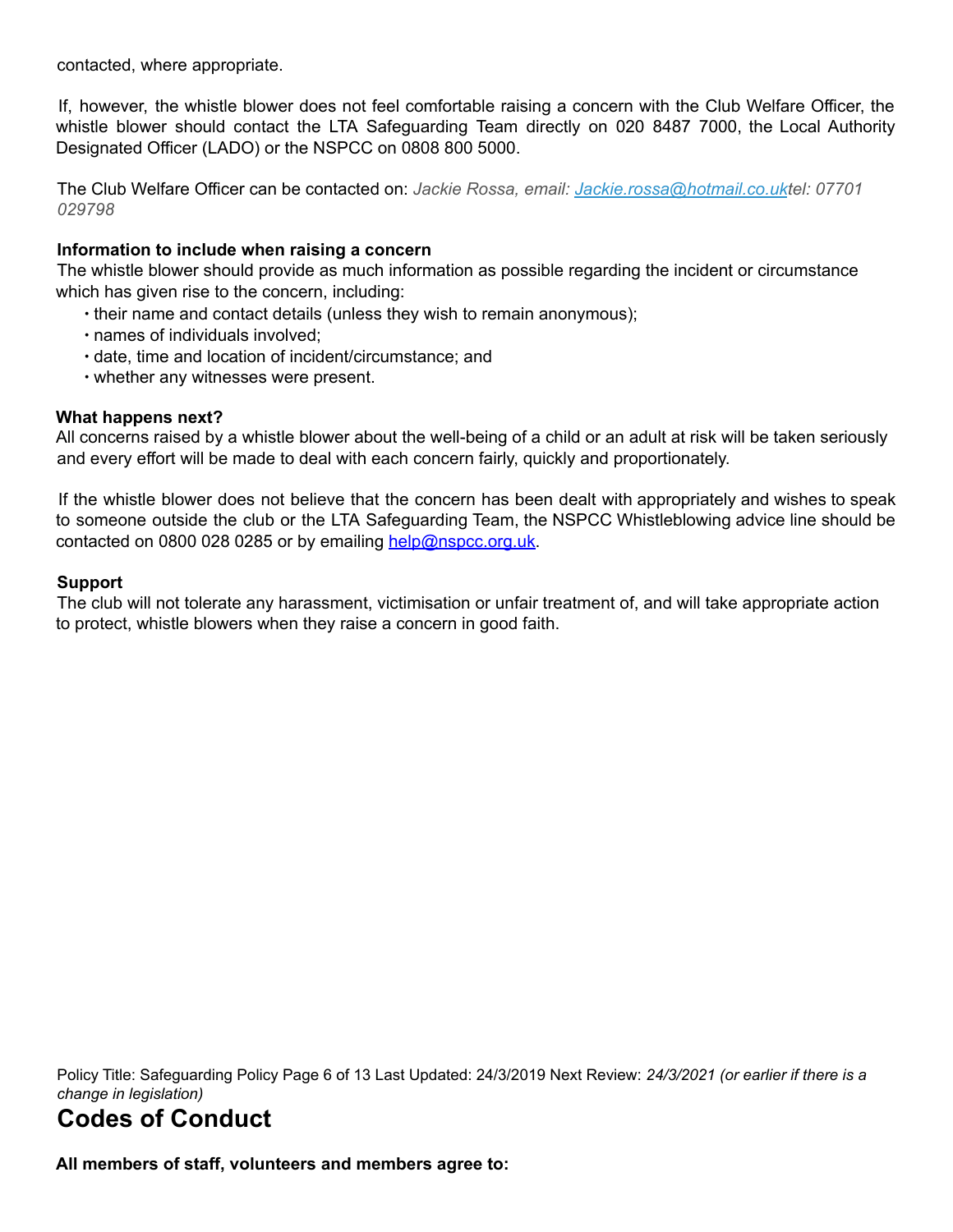- ∙ Prioritise the well-being of all children and adults at risk at all times
- ∙ Treat all children and adults at risk fairly and with respect
- ∙ Be <sup>a</sup> positive role model. Act with integrity, even when no one is looking
- ∙ Help to create <sup>a</sup> safe and inclusive environment both on and off court
- ∙ Not allow any rough or dangerous behaviour, bullying or the use of bad or inappropriate language ∙ Report all allegations of abuse or poor practice to the club Welfare Officer
- ∙ Not use any sanctions that humiliate or harm <sup>a</sup> child or adult at risk
- ∙ Value and celebrate diversity and make all reasonable efforts to meet individual needs ∙ Keep clear

boundaries between professional and personal life, including on social media ∙ Have the relevant consent from parents/carers, children and adults before taking or using photos and videos

∙ Refrain from making physical contact with children or adults unless it is necessary as part of an emergency or congratulatory (e.g. handshake / high five)

∙ Refrain from smoking and consuming alcohol during club activities or coaching sessions ∙ Ensure roles and responsibilities are clearly outlined and everyone has the required information and training

∙ Avoid being alone with <sup>a</sup> child or adult at risk unless there are exceptional circumstances ∙ Refrain from transporting children or adults at risk, unless this is required as part of a club activity (e.g. away match) and there is another adult in the vehicle

∙ Not abuse, neglect, harm or discriminate against anyone; or act in <sup>a</sup> way that may be interpreted as such

∙ Not have <sup>a</sup> relationship with anyone under <sup>18</sup> for whom they are coaching or responsible for ∙ Be acutely aware of the power that coaches and coaching assistants develop over players in the coaching relationship and avoid any intimacy (sexual or otherwise) with players

#### **All children agree to:**

- ∙ Be friendly, supportive and welcoming to other children and adults
- ∙ Play fairly and honestly
- ∙ Respect club staff, volunteers and Officials and accept their decisions
- ∙ Behave, respect and listen to your coach
- ∙ Take care of your equipment and club property

Policy Title: Safeguarding Policy Page 7 of 13 Last Updated: 24/3/2019 Next Review: *24/3/2021 (or earlier if there is a change in legislation)*

- ∙ Respect the rights, dignity and worth of all participants regardless of age, gender, ability, race, culture, religion or sexual identity
- ∙ Not use bad, inappropriate or racist language, including on social media
- ∙ Not bully, intimidate or harass anyone, including on social media
- ∙ Not smoke, drink alcohol or drugs of any kind on club premises or whilst representing the club at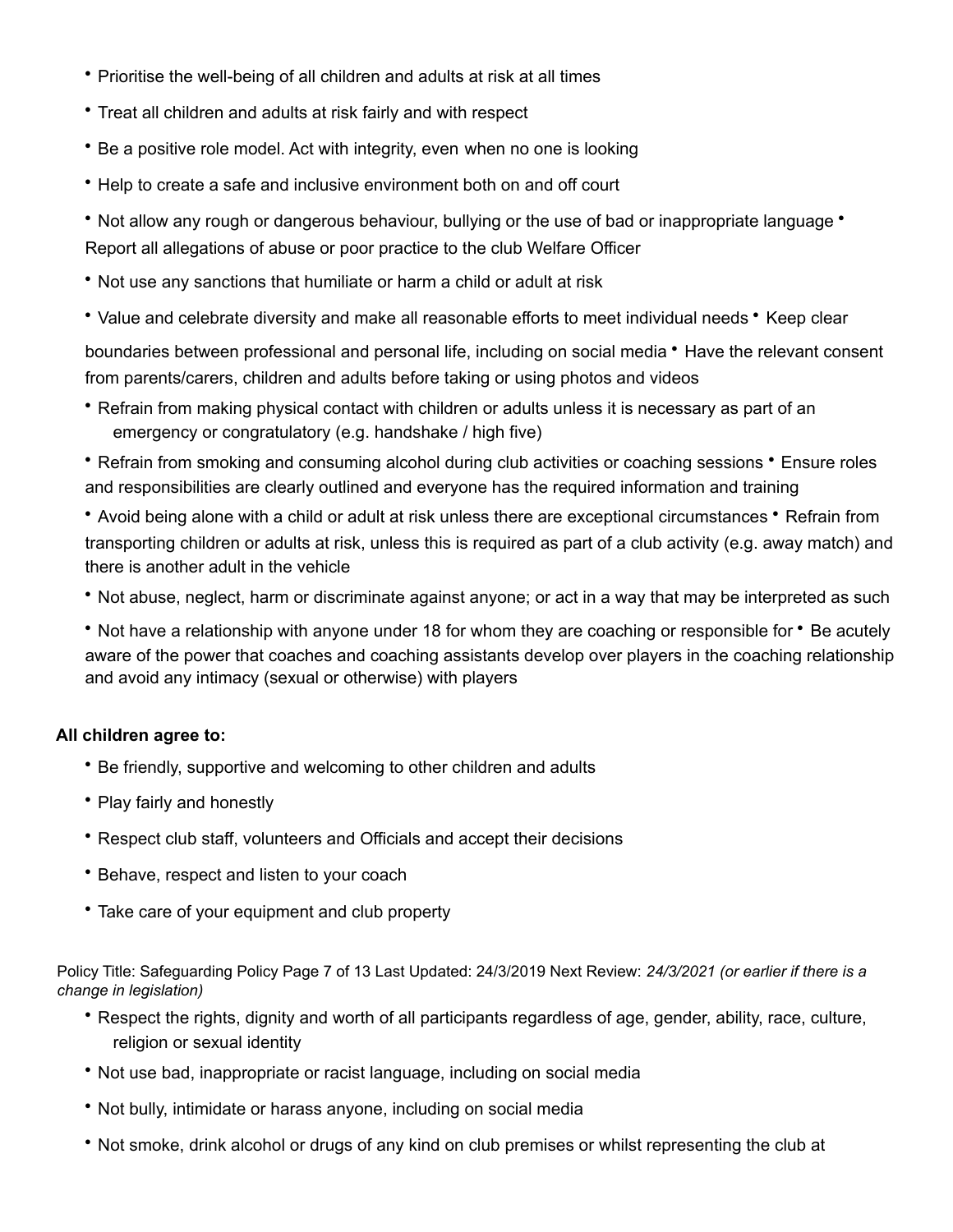competitions or events

∙ Talk to the club Welfare Officer about any concerns or worries they have about themselves or others

#### **All parents and carers agree to:**

- ∙ Positively reinforce your child and show an interest in their tennis
- ∙ Use appropriate language at all times
- ∙ Be realistic and supportive
- ∙ Never ridicule or admonish <sup>a</sup> child for making <sup>a</sup> mistake or losing <sup>a</sup> match
- ∙ Treat all children, adults, volunteers, coaches, officials and members of staff with respect ∙ Behave responsibly at the venue; do not embarrass your child
- ∙ Accept the official's decisions and do not go on court or interfere with matches
- ∙ Encourage your child to play by the rules, and teach them that they can only do their best ∙ Deliver and collect your child punctually from the venue
- ∙ Ensure your child has appropriate clothing for the weather conditions
- ∙ Ensure that your child understands their code of conduct

∙ Adhere to your venue's safeguarding policy, diversity and inclusion policy, rules and regulations ∙ Provide emergency contact details and any relevant information about your child including medical history

Policy Title: Safeguarding Policy Page 8 of 13 Last Updated: 24/3/2019 Next Review: *24/3/2021 (or earlier if there is a change in legislation)* This Policy is reviewed every two years (or earlier if there is a change in national legislation).

This Policy is recommended for approval by:

Club Committee Chair :Simon Leavy Date:23/3/2019 Club Welfare Officer :Jackie Rossa

Date:22/3/2021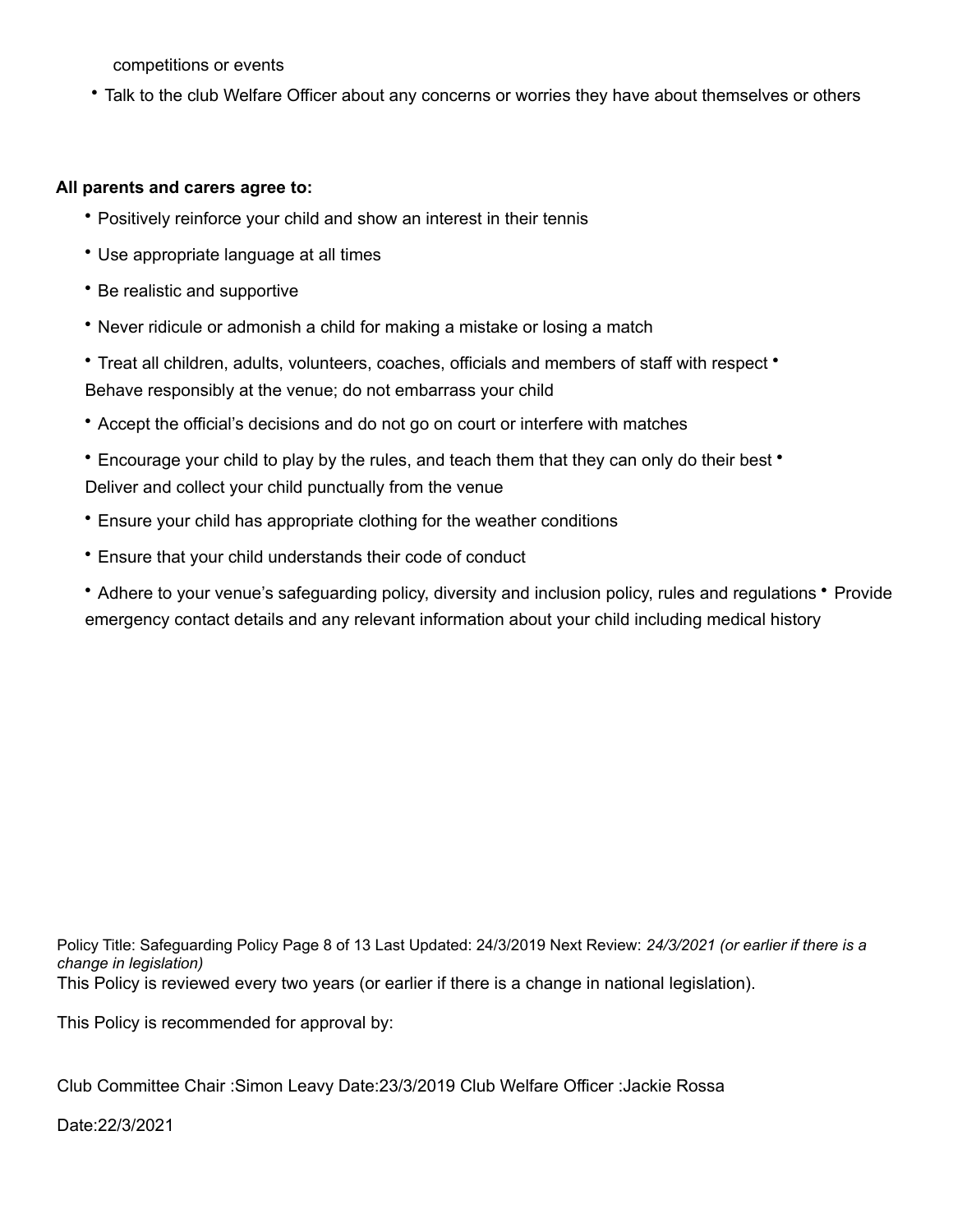Policy Title: Safeguarding Policy Page 9 of 13 Last Updated: 24/3/2019 Next Review: *24/3/2021 (or earlier if there is a change in legislation)*

# **Appendix A: Glossary of Terms**

**Safeguarding:** protecting **children** from abuse and neglect, preventing the impairment of children's health or development, ensuring that children are growing up in circumstances consistent with the provision of safe and effective care, and taking action to enable all children to have the best life chances. Enabling **adults at risk** to achieve the outcomes that matter to them in their life; protecting their right to live in safety, free from abuse and neglect. Empowering and supporting them to make choices, stay safe and raise any concerns. Beginning with the assumption that an individual is best-placed to make decisions about their own wellbeing, taking proportional action on their behalf only if someone lacks the capacity to make a decision, they are exposed to a life-threatening risk, someone else may be at risk of harm, or a criminal offence has been committed or is likely to be committed.

#### **Abuse and neglect**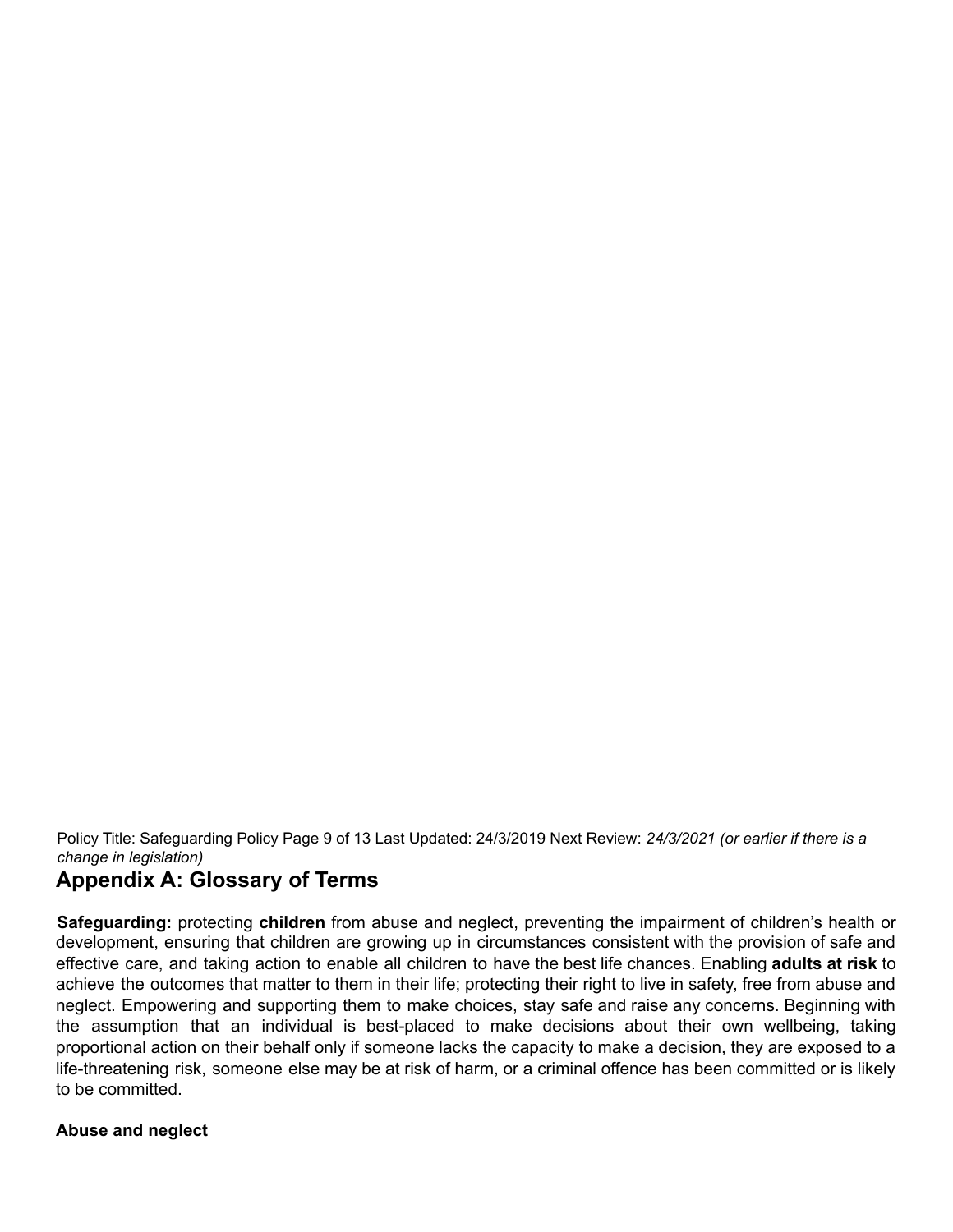**Physical abuse:** A form of abuse which may involve hitting, shaking, throwing, poisoning, burning or scalding, drowning, suffocating or otherwise causing physical harm to a child or adult at risk. Physical harm may also be caused when a parent or carer fabricates the symptoms of, or deliberately induces illness

**Sexual abuse:** Involves forcing or enticing a child or young person to take part in abuse sexual activities, not necessarily involving a high level of violence, whether or not the child is aware of what is happening. The activities may involve physical contact, including assault by penetration (for example, rape or oral sex) or non penetrative acts such as masturbation, kissing, rubbing and touching outside of clothing. They may also include non-contact activities, such as involving children in looking at, or in the production of, sexual images, watching sexual activities, encouraging children to behave in sexually inappropriate ways, or grooming a child in preparation for abuse (including via the internet). Sexual abuse is not solely perpetrated by adult males. Women can also commit acts of sexual abuse, as can other children

**Emotional abuse:** The persistent emotional maltreatment of a child or adult at risk such as to cause severe and persistent adverse effects on their emotional development. It may involve conveying to a child/ adult at risk that they are worthless or unloved, inadequate, or valued only insofar as they meet the needs of another person; not giving them opportunities to express their views; deliberately silencing them or 'making fun' of what they say or how they communicate. It may feature age or developmentally inappropriate expectations being imposed, including interactions that are beyond a child or adult at risk's developmental capability, as well as overprotection and limitation of exploration and learning, or preventing them participating in normal social interaction. It may involve seeing or hearing the ill-treatment of another. It may involve serious bullying (including cyber bullying), causing a child or adult at risk to feel frightened or in danger, or the exploitation or corruption of children. Some level of emotional abuse is involved in all types of maltreatment of a child, though it may occur alone.

**Neglect:** The persistent failure to meet a child/ adult at risk's basic physical and/or psychological needs, likely to result in the serious impairment of their health or development. It may involve a parent or carer failing to: o provide adequate food, clothing and shelter (including exclusion from home or abandonment); o protect a child/ adult at risk from physical and emotional harm or danger;

o ensure adequate supervision (including the use of inadequate care-givers); or

o ensure access to appropriate medical care or treatment.

It may also include neglect of, or unresponsiveness to, a child's or adult at risk's basic emotional needs. Neglect may occur during pregnancy as a result of maternal substance abuse.

#### **Additional examples of abuse and neglect of adults at risk**

**Financial abuse**: having money or property stolen; being defrauded; being put under pressure in relation to money or other property; and having money or other property misused.

Policy Title: Safeguarding Policy Page 10 of 13 Last Updated: 24/3/2019 Next Review: *24/3/2021 (or earlier if there is a change in legislation)*

**Discriminatory abuse**: treating someone in a less favourable way and causing them harm, because of their age, gender, sexuality, gender identity, disability, socio-economic status, ethnic origin, religion and any other visible or non-visible difference.

**Domestic abuse**: includes physical, sexual, psychological or financial abuse by someone who is, or has been a partner or family member. Includes forced marriage, female genital mutilation and honour-based violence (an act of violence based on the belief that the person has brought shame on their family or culture). Domestic abuse does not necessarily involve physical contact or violence.

**Psychological abuse:** including emotional abuse, threats of harm or abandonment, deprivation of contact,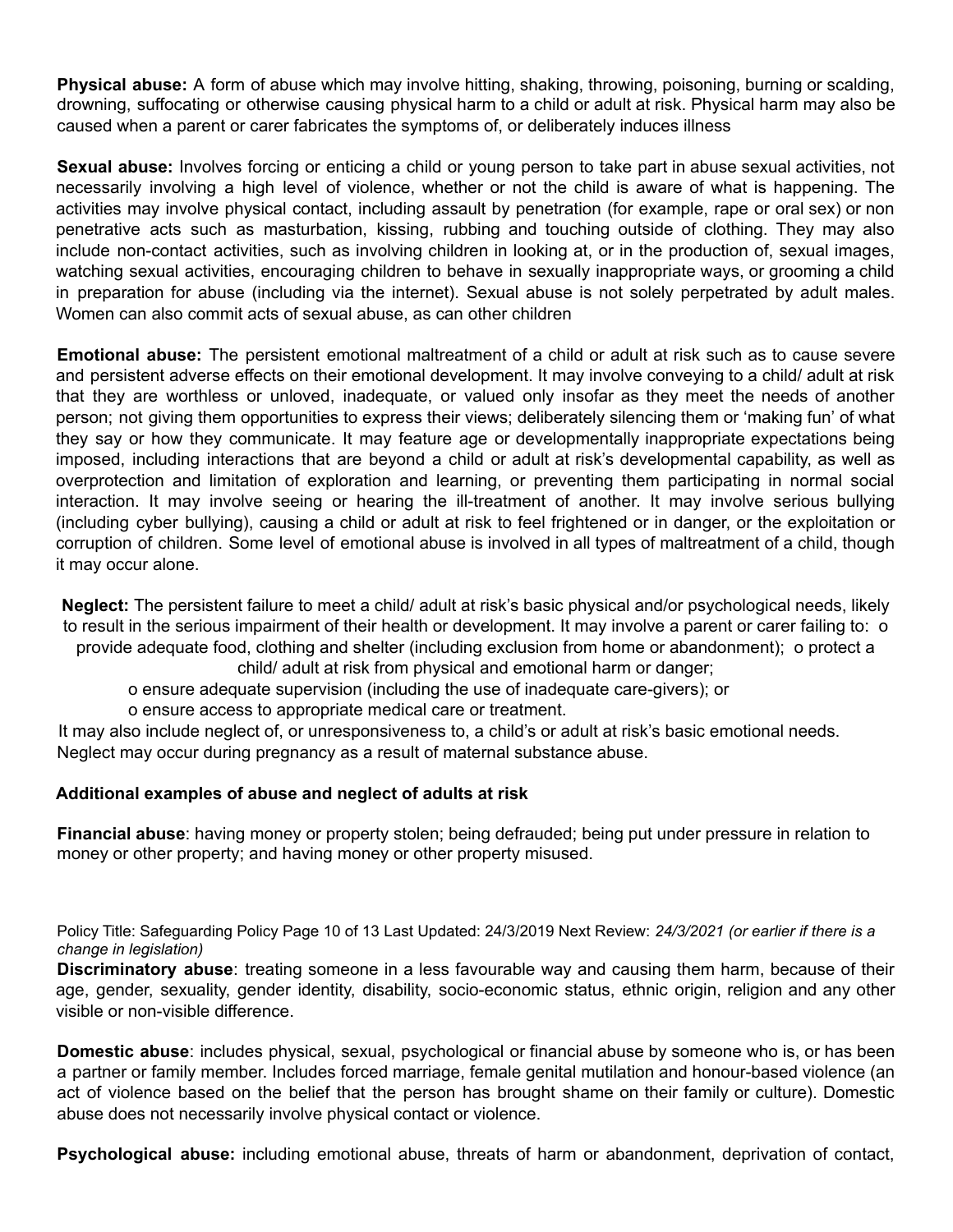humiliation, blaming, controlling, intimidation, coercion, harassment, verbal abuse, isolation or withdrawal from services or supportive networks.

**Organisational abuse**: where the needs of an individual are not met by an organisation due to a culture of poor practice or abusive behaviour within the organisation.

**Self-neglect:** behaviour which threatens an adult's personal health or safety (but not that of others). Includes an adult's decision to not provide themselves with adequate food, clothing, shelter, personal hygiene, or medication (when indicated), or take appropriate safety precautions

**Modern slavery**: encompasses slavery, human trafficking, criminal and sexual exploitation, forced labour and domestic servitude. Traffickers and slave masters use whatever means they have at their disposal to coerce, deceive and force individuals into a life of abuse, servitude and inhumane treatment.

- **A person who is being abused may experience more than one type of abuse**
- **B** Harassment, and bullying are also abusive and can be harmful
- **B** Female Genital Mutilation (FGM) is now recognised as a form of physical, sexual and emotional abuse that is practised across the UK
- Child Sexual Exploitation is recognised as a form of sexual abuse in which children are sexually exploited for money, power or status
- Child trafficking is recognised as child abuse where children are often subject to multiple forms of exploitation. Children are recruited, moved or transported to, or within the UK, then exploited, forced to work or sold

 $\circledcirc$  People from all cultures are subject to abuse. It cannot be condoned for religious or cultural reasons  $\circledcirc$ Abuse can have immediate and long-term impacts on someone's well-being, including anxiety, depression, substance misuse, eating disorders and self-destructive Conducts, offending and anti social Conduct

**(2)** Those committing abuse are most often adults, both male and female. However, child-to-child abuse also takes place.

Policy Title: Safeguarding Policy Page 11 of 13 Last Updated: 24/3/2019 Next Review: *24/3/2021 (or earlier if there is a change in legislation)*

## **Appendix B: What to do if a disclosure from a child or adult at risk is made to you:**

- 1. **Listen** carefully and calmly to the individual
- 2. **Reassure** the individual that they have done the right thing and what they have told you is very important
- 3. **Avoid questioning** where possible, and never ask leading questions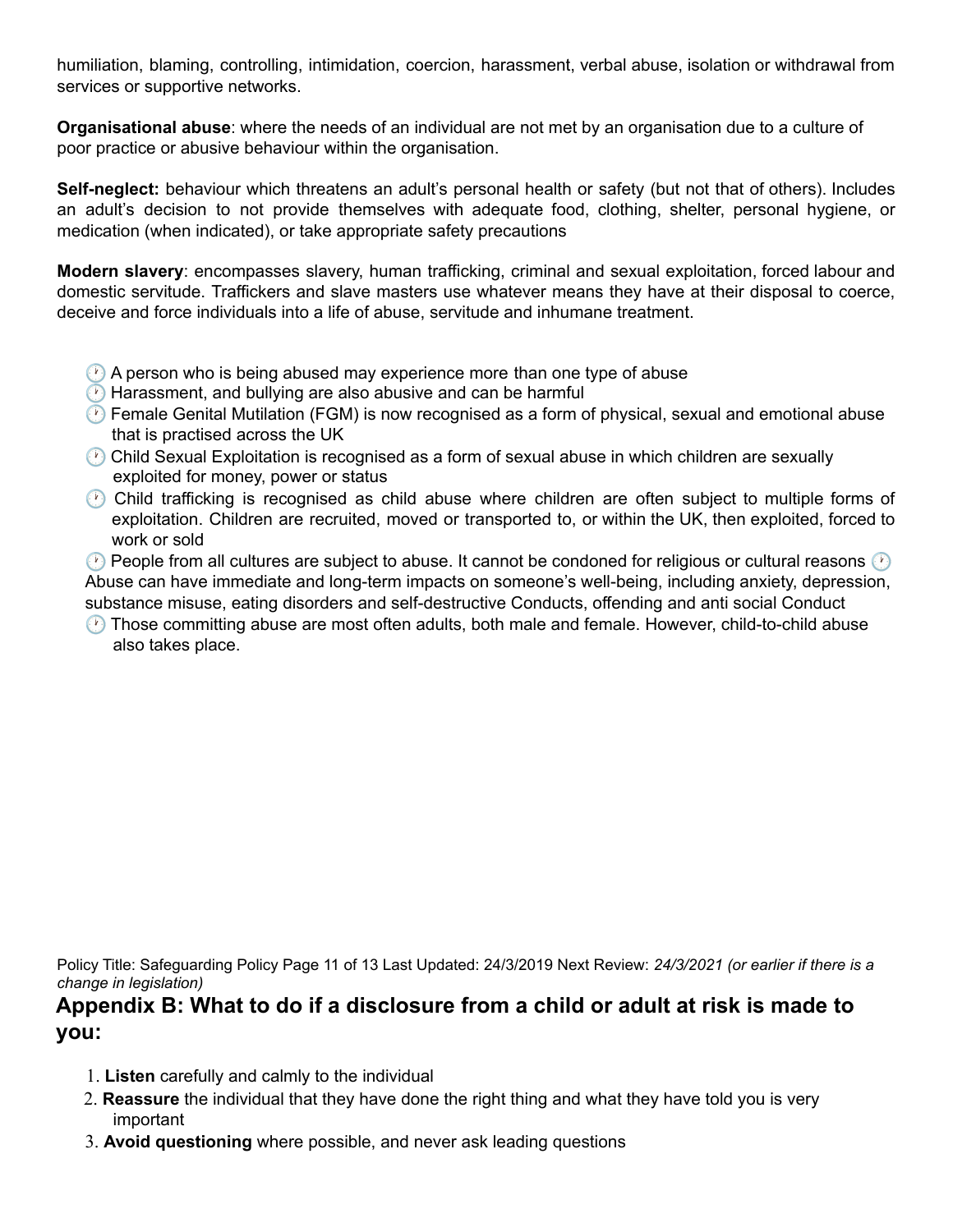- 4. **Do not promise secrecy**. Let the individual know that you will need to speak to the Welfare Officer/LTA Safeguarding Team because it is in their best interest. If you intend to speak to the police or social care, you should let them know this too.
- 5. **Report the concern.** In an emergency, call the police (999), otherwise talk to the Welfare Officer/LTA Safeguarding Team as soon as possible. Do not let doubt/personal bias prevent you from reporting the allegation
- 6. **Record** details of the disclosure and allegation using the LTA's online reporting a concern form within 24 hours. If you do not have access to the online form, write down the details using what you have *available then sign and date it.*

Policy Title: Safeguarding Policy Page 12 of 13 Last Updated: 24/3/2019 Next Review: *24/3/2021 (or earlier if there is a change in legislation)*

# **Appendix C: Reporting a Safeguarding Concern outside the Tennis Environment**

What to do if you are worried that a child is being abused outside the tennis environment (e.g. at home, school or in the community) but the concern is identified through the child's involvement in tennis.

For Tennis Wales / Tennis Scotland cases, on-going consultation will take place with them.